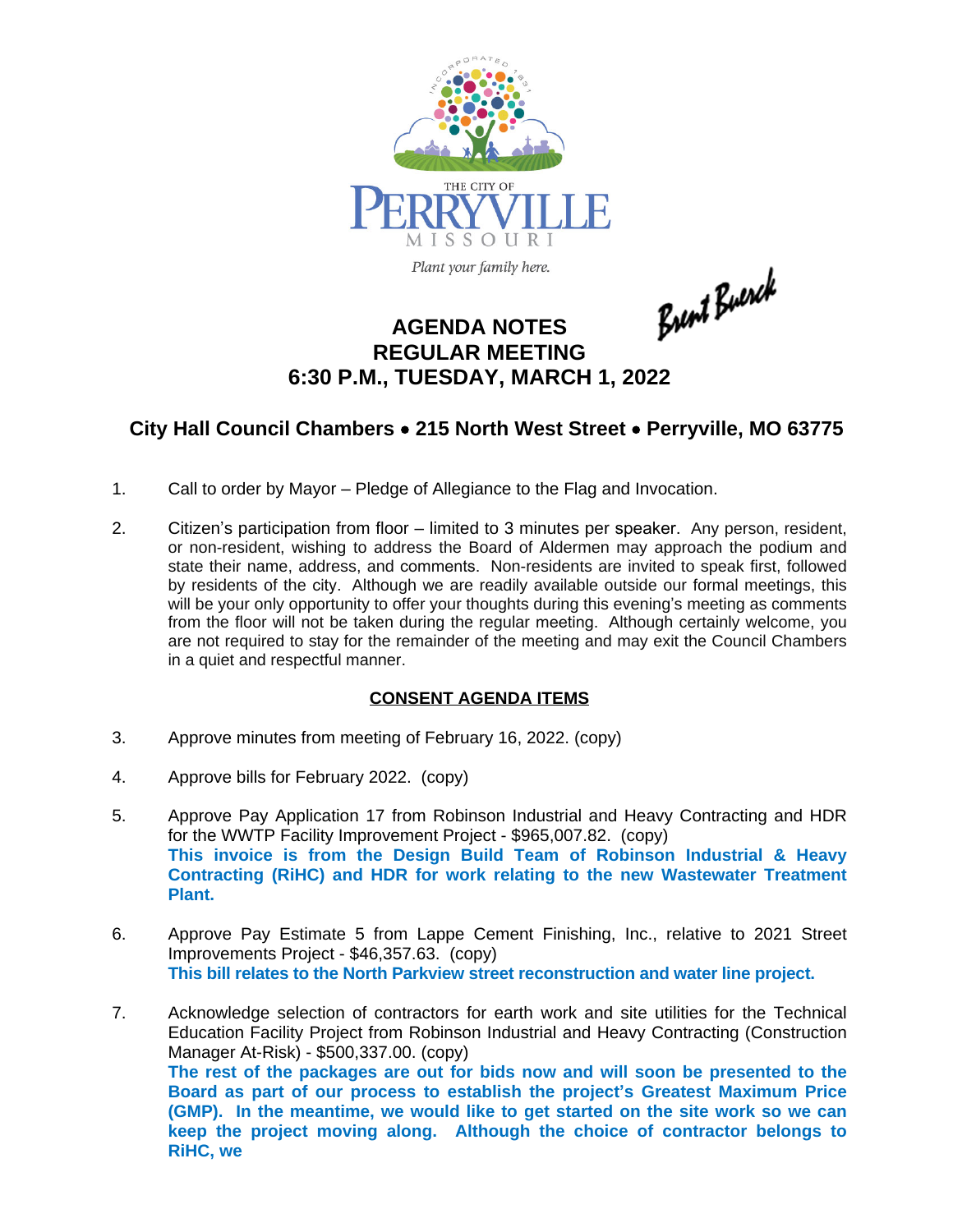**wanted to make the Board aware of the pricing and the decision to proceed. Clifton was the lowest bidder and recommended contractor.** 

- 8. Set public hearing for special use permit request from Laurie LaGrone to sell flowers from her greenhouse at 1805 Old St. Mary's Road – March 15, 2022, at 6:30 p.m. (copy) **Laurie LaGrone, has asked to sell flowers from the greenhouse located at side of her house located at 1805 Old St. Mary's Rd. She said neighbors asked if she would sell her flowers last year and she did not want to violate any rules. This item was presented to P&Z but will likely need to be brought back to them a 2 nd time as they lacked a quorum to make a full recommendation.**
- 9. Verify receipt of Petition for Voluntary Annexation from Randy and Brenda Lorenz for a .58 acre tract at 1880 North Kingshighway and set public hearing for 6:30 p.m. on March 15, 2022. (copy) **The Lorenz's live along North Kingshighway. They are one of the remaining county properties interspersed among City properties and would like to annex into the City for sewer services. Staff IS highly supportive of this and, similar to other nearby properties, sewer connection fees will again be waived. Staff will continue to work through other details such as water and natural gas service as the process unfolds.**
- 10. Approve Festival Application for Temporary Outdoor Consumption Permit from the Perryville Chamber of Commerce for Mayfest 2021 (includes times set for evening music and street closings) – May 4-7, 2022. (copy) **The Chamber requests a festival permit which will allow downtown establishments to sell alcoholic beverages to patrons who may then choose to take them outside into the Mayfest venue. This also includes approval of street closures and permission to sell alcohol on the street. Note that live music will end at 11pm.**
- 11. Approve recommendation from Asst. Chief Jones regarding Street Lighting Study on Jenkins Street. (copy) **The Board previously raised this concern at a previous meeting. Major Jones reviewed the situation and found an additional streetlight would be appropriate.**
- 12. Approve recommendation from Asst. Chief Jones regarding Parking Study on Moulton Street. (copy) **This concern was also first raised by the Board and has since been reviewed by the Police Department. Major Jones's recommendations detail his plan to improve traffic flow at the intersection of Moulton Street and St. Joseph.**
- 13. Approve specifications for Perry Park Center HVAC Maintenance and authorize staff to advertise for bids. (copy) **The existing contract was let in 2019. The successful vendor will provide ongoing maintenance and support with the HVAC systems at the Perry Park Center.**
- 14. Approve bids received for Fire Station-Utility Main Extensions Project and award to Earth First Contractors, LLC, per recommendation of City Engineer Baer - \$102,211.20. (copy) **Next year's budget includes the new Fire Station No. 2 along Perryville Blvd. This project requires both water and sewer main extensions to serve that property. Staff were very excited to see five bidders on this project.**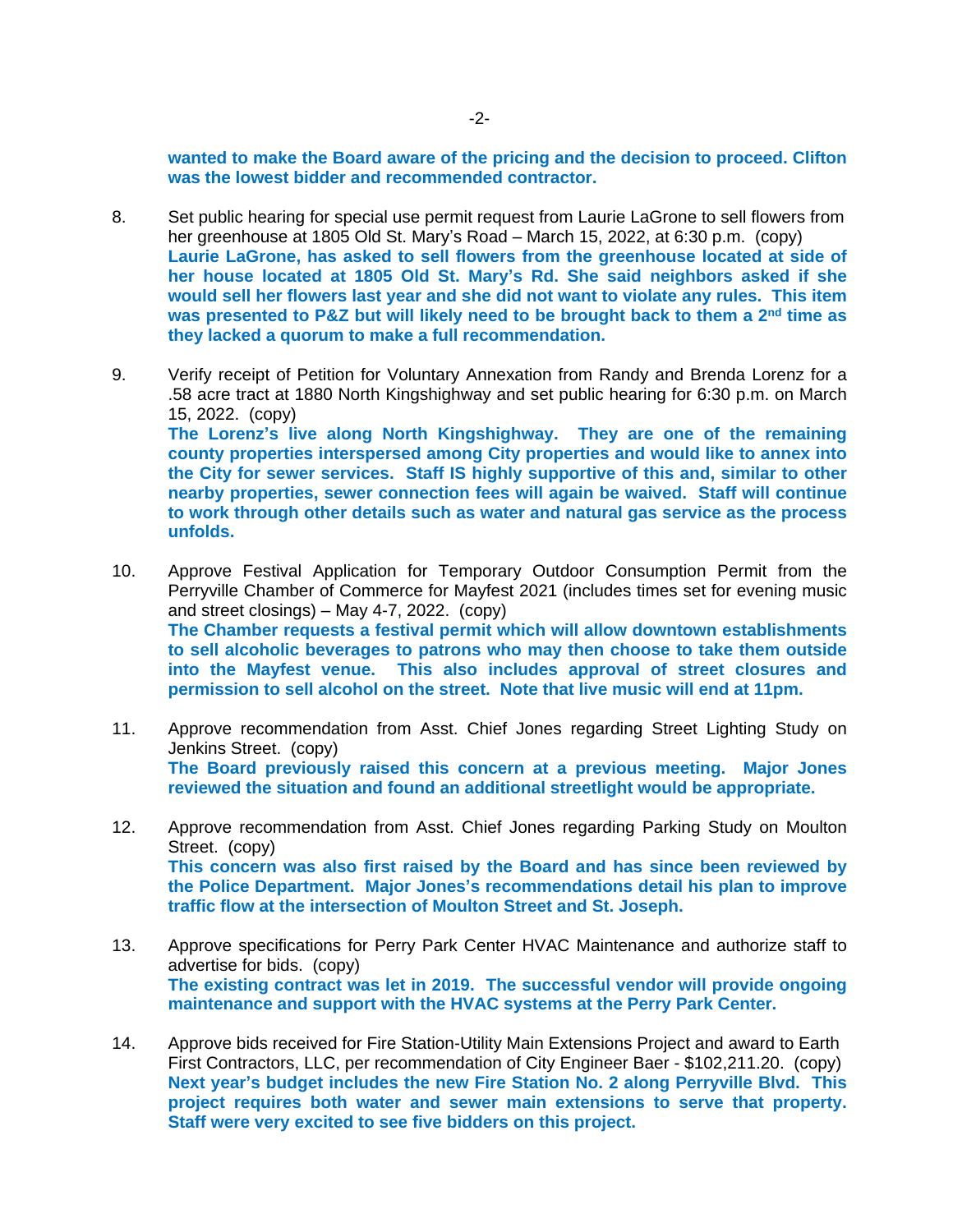- 15. Approve final plans and specifications for the Reconstruction of the Southeast Taxiway and East Apron Taxilane at the Perryville Regional Airport and authorize staff to advertise for bids. (copy) **The 90% plans were previously approved by the Board for this taxiway/apron rehabilitation project at the Perryville Regional Airport. The 100% plans are being presented here as final details are now known.**
- 16. Approve staff's recommendation to select Utility Safety & Design, Inc., as the city's natural gas engineering consultant. (copy) **City staff interviewed multiple firms and highly recommend a contract and enhanced relationship with the City's current contracted welder, USDI. This firm specializes in natural gas engineering, operations and maintenance. They are more than qualified and we believe capable of doing a great job going forward for the City of Perryville.**
- 17. Acknowledge Flood Study Review memorandum submitted to SEMA on behalf of the City of Perryville by Allgeier, Martin and Associates, Inc., consulting engineers. (copy) **Our engineer has submitted his initial concern with the proposed flood plane study and will continue to work this project to fruition on our behalf. A copy of the letter is attached here for the Board's information.**

## **END OF CONSENT AGENDA**

- 18. Resolution No. 2022-03 Accepting Voluntary Annexation from Randy and Brenda Lorenz for a .58 acre tract at 1880 North Kingshighway. (copy) **See #9 above.**
- 19. Bill No. 6272 for Ordinance No. 6489 Entering into an agreement with Western Diesel Services, Inc., d/b/a CK Power relative to generator maintenance – second reading and final passage. (copy) **CK Powers has been the City's contracted provided since 2019. Staff solicited bids and CK continues to present the lowest price. As such, staff recommends continuing this relationship for an additional 3-year term.**
- 20. Bill No. 6273 for Ordinance Approving 2022-23 Pay Plan first reading. (copy enclosed may be read by title only) **This year's pay plan review included an overall study and necessary structural adjustments to the City's pay plan. This analysis was again provided by CBIZ, the same company that contracted previously with the State of Missouri, City of Cape Girardeau, Perry County and other entities. The overall impact amounts to approximately a 7.5% adjustment to the City of Perryville's payroll for the upcoming year. This adjustment was previously considered by the Board and is now presented here for official approval.**
- 21. Bill No. 6274 for Ordinance Amending City Budget Fiscal Year 2021-22 first reading. (copy enclosed – may be read by title only) **This will make official the budget transfers that were required throughout the year. All projects had prior approval of the Board but this is the collective result of those individual transfers.**
- 22. Bill No. 6275 for Ordinance Adopting City Budget Fiscal Year 2022-23 first reading. (copy enclosed – may be read by title only)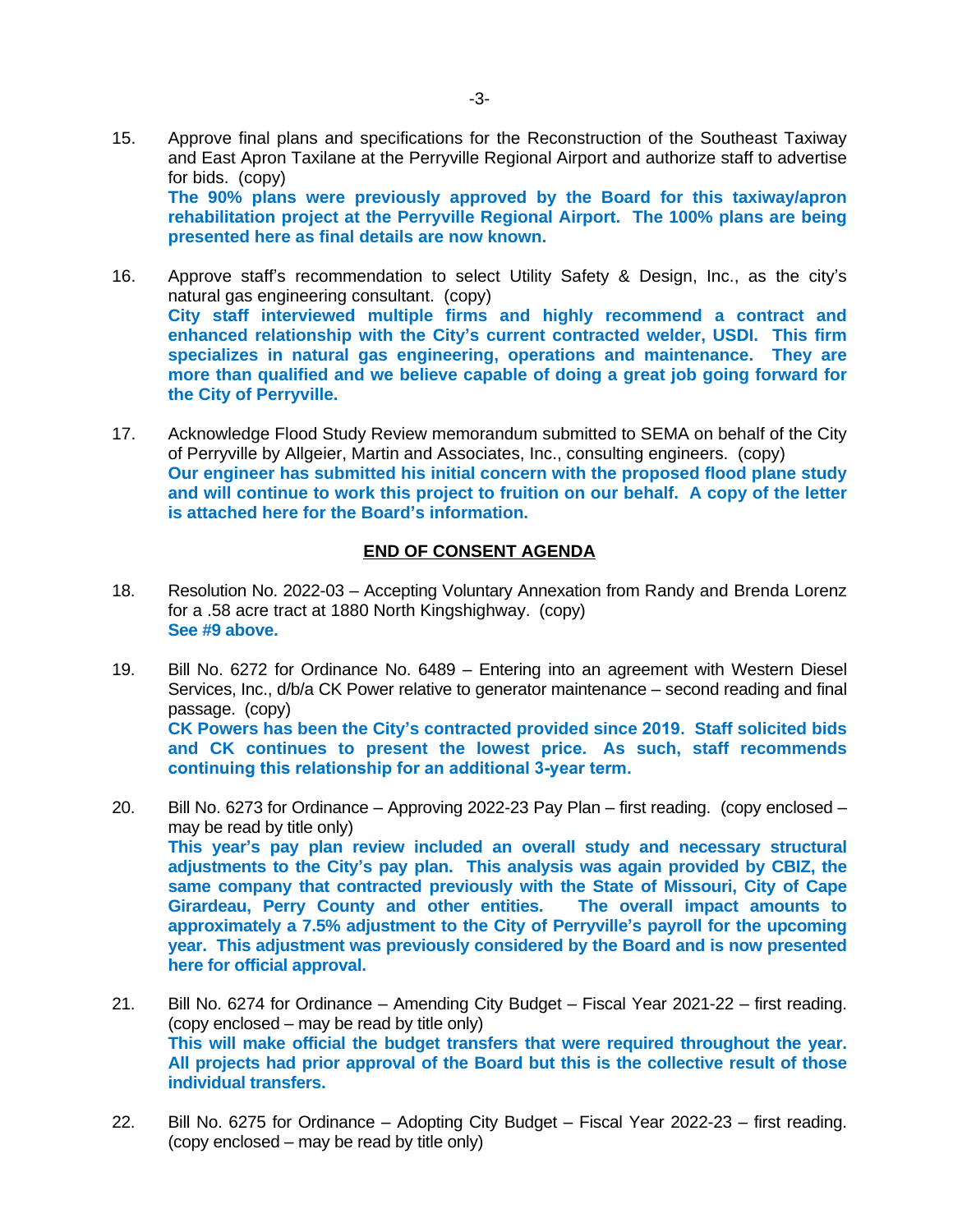**We are proud to report the budget process has been completed and the full budget is presented for Board approval.**

-4-

- 23. Bill No. 6276 for Ordinance Entering into a Memorandum of Understanding relative to Downtown Streetlights with the County of Perry, Missouri - first reading. (copy enclosed may be read by title only) **This MOU memorializes the City's agreement on the downtown streetlights with Perry County Commission who will install the interior lights as part of their upcoming courtyard renovation. When that occurs, the County has agreed to install "speaker" poles as well as part of their project.**
- 24. Bill No. 6277 for Ordinance Granting warranty deed to County of Perry first reading. (copy enclosed - may be read by title only) **This will transfer ownership of the small lot the City owns along West North Street which is adjacent to the Joint Justice Center's proposed location.**
- 25. Bill No. 6278 for Ordinance Entering into an agreement with Earth First Contractors, LLC, relative to Fire Station-Utility Main Extensions Project - first reading. (copy enclosed - may be read by title only) **See Item 14 above.**
- 26. Bill No. 6279 for Ordinance Entering into an agreement with Utility Safety & Design, Inc., relative to natural gas engineering services - first reading. (copy enclosed - may be read by title only) **See Item 16 above.**
- 27. Bill No. 6280 for Ordinance Accepting easement from Perryville Development Corporation first reading. (copy enclosed - may be read by title only) **These easements are required for storm water and sanitary sewer adjacent to the Perryville Technical Education Campus (P-TECh).**
- 28. Committee Reports: Public Works, Public Safety, Finance, Liaison, Sidewalk, and Economic Development.
- 29. Report by City Administrator:
	- Spring Leaf Removal Mar 21-25
	- Spring Cleaning Apr 18-22 (copy)
	- Film Friendly Perryville Press Release (copy) [\(link\)](https://www.573magazine.com/post/welcome-to-nowherewood-hollywood-in-the-573)
	- Potential needs for an additional sculpture pad. (copy)
- 30. Report by City Engineer.
- 31. Report by City Attorney.
- 32. Board concerns and comments and any other non-action items.
- 33. Closed Session to discuss contractual matter in accordance with Section 610.021(9) RSMo; and personnel matter in accordance with Section 610.021(3) RSMo.
- 34. Adjourn.

Additional Attachments